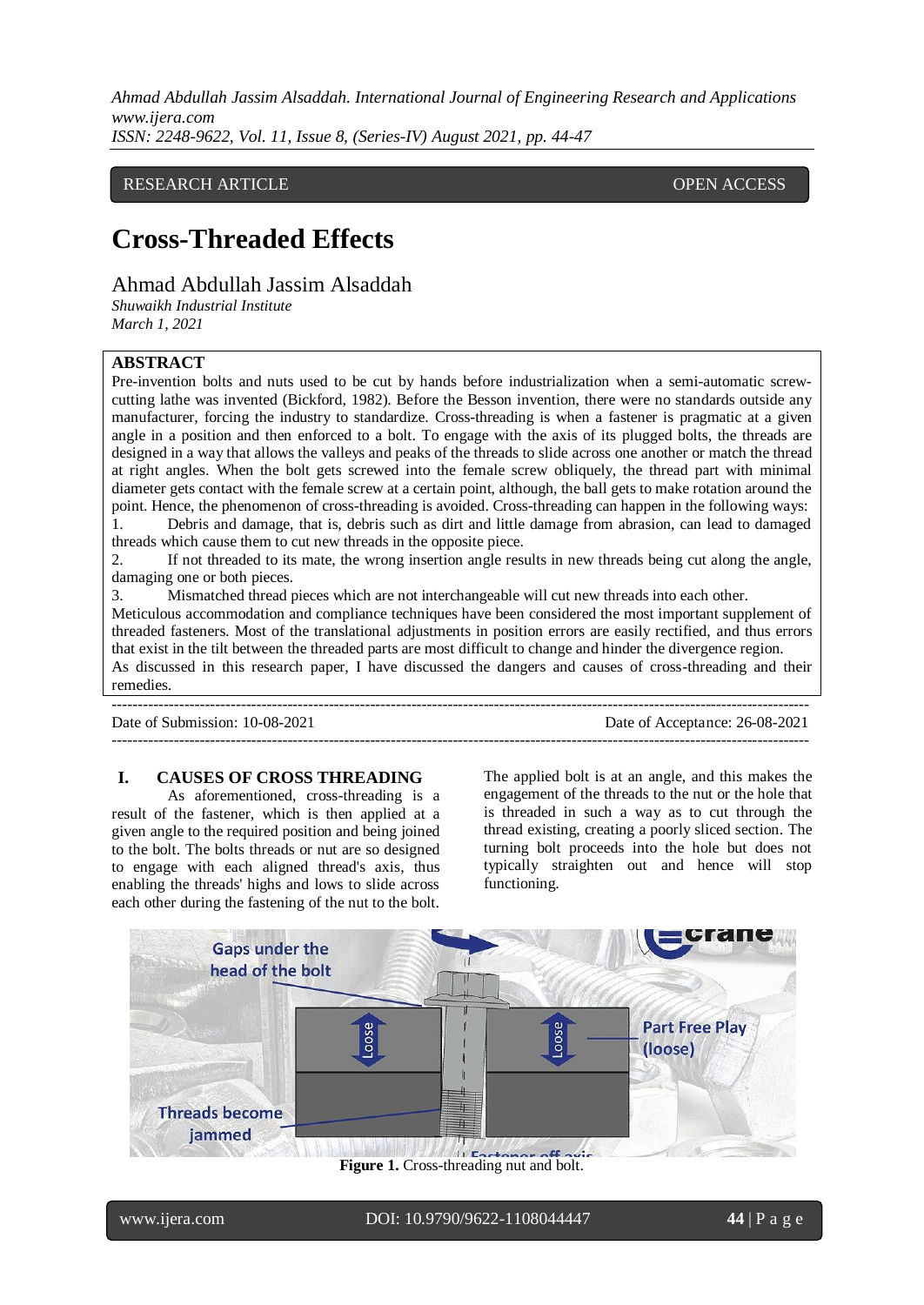*Ahmad Abdullah Jassim Alsaddah. International Journal of Engineering Research and Applications www.ijera.com ISSN: 2248-9622, Vol. 11, Issue 8, (Series-IV) August 2021, pp. 44-47*

Apart from that, cross-threading is also caused by using the wrong match between nut and bolt. If a quarter-twenty bolt (1/4-20) is forced into a quarter-twenty-eight-hole. one can achieve quarter-twenty-eight-hole, one can achieve optimality in the nut's axis alignment and the bolt but incorrect threads. Even though it would be possible to drive the bolt into the nut to the fullest extent, the threads on both would likely be mangled, damaged, making it not provide rated strength. Furthermore, in some cases, the damage is large enough to prevent extraction. Either way, the damage can remove the fastener from service. One can be able to cross-thread a fastener and tighten it well enough to strip the threads. In the eventuality that it happens deeply enough in the assembly, it may not be possible to extract, as the threads would have achieved full damage and hence no longer functioned as intended.

One of the main causes of cross-threading is caused by fastening of nuts in wrong angle thus forcing it into studs which will eventually cause difficulty when trying to remove the nuts.

The use of wrong nuts will also cause cross-threading wince each bolt has specific specifications which require given dimensions like diameter and thus lead to threads not matching in the mounted brackets and thus continued forcing of the bolt leads to damaged threads. Since the nuts and bolts are made of different materials precautions have to be taken when bolting to avoid cross threading. Nuts that have not been changed for a very long time will also cause cross-threading since this causes them to rust and corrode which causes them to stick together thus making them difficult to remove.

#### **II. DANGERS OF CROSS-THREADING**

 Cross-threading being problematic leads to the following dangers;

1. Wheel-nuts that have not been cross-threaded would not hold the torque properly, leading to nuts loosening, hence extra noise and vibration. When torque is not held properly, it leads to no force created in the joint (Blair, 1962). When the tightening of a fastener is not started perpendicular to the hole, the fastener's threads do not match the threads of the hole during the tightening process. This causes the fastener to attempt to cut new threads as it is torqued.

2. Due to the loosening of nuts by cross-threated wheels, which does not hold the nuts properly, it can eventually lead to wheel stud or falling off the wheels, which is dangerous.

Solving the fastening issues hinders future or anticipated problems that are unwanted.

To avoid cross-threaded fastener issues, the following tips have to be followed:

1. Cleaning threads inside and outside using a solvent spray and brush and drying them will help in removal of rust and dirty which will help in easing of the nuts when using them thus reducing the effect of cross-threading. For easy installation after cleaning, engine oil application can be useful.



**Figure 2:** Cross-threaded spark plug hole in the engine block.

2. By using a tap and die set, the threads can be repaired, not necessarily to replace them, using the lubricant to lubricate the tap, die, bolt and hole. Avoiding lubricant use is a better way to destroy the tap and quickly destroy the threads in the piece you are repairing.

3. Replacement of parts can be done, which is simple and easy, that is, nuts.

4. By use of a drift punch, alignment of pieces before starting bolts can be done to prevent crossthreading issues.

5. Starting nuts by hands is recommended before using tools; this will help notice any difficulties that indicate anticipated problems.

6. Threading of all bolts by hand until they flush in pieces like torque converters and wheel hubs leads to avoidance of misalignment caused by the tightening of one bolt.

7. By using fingers to turn the fasteners counterclockwise till a click is heard indicates that the first contact has been made.

Repairing of cross-threaded bolts involves cutting new threads on the affected bolts and those of the damaged counterpart which will repair the damage. The process includes:

1.matching a socket to the head of the bolt which has been cross-threaded and then attach that socket to the handle and finally turn the bolt counterclockwise to detach it.

2.Threading of the bolt to the threading gauge.

3.Selecting of the matching tap diameter and the count of the bolt into a handle then pour the cutting fluid into the threads of the damaged paths.

4.Turning of the tap counterclockwise threading it into the damaged threads.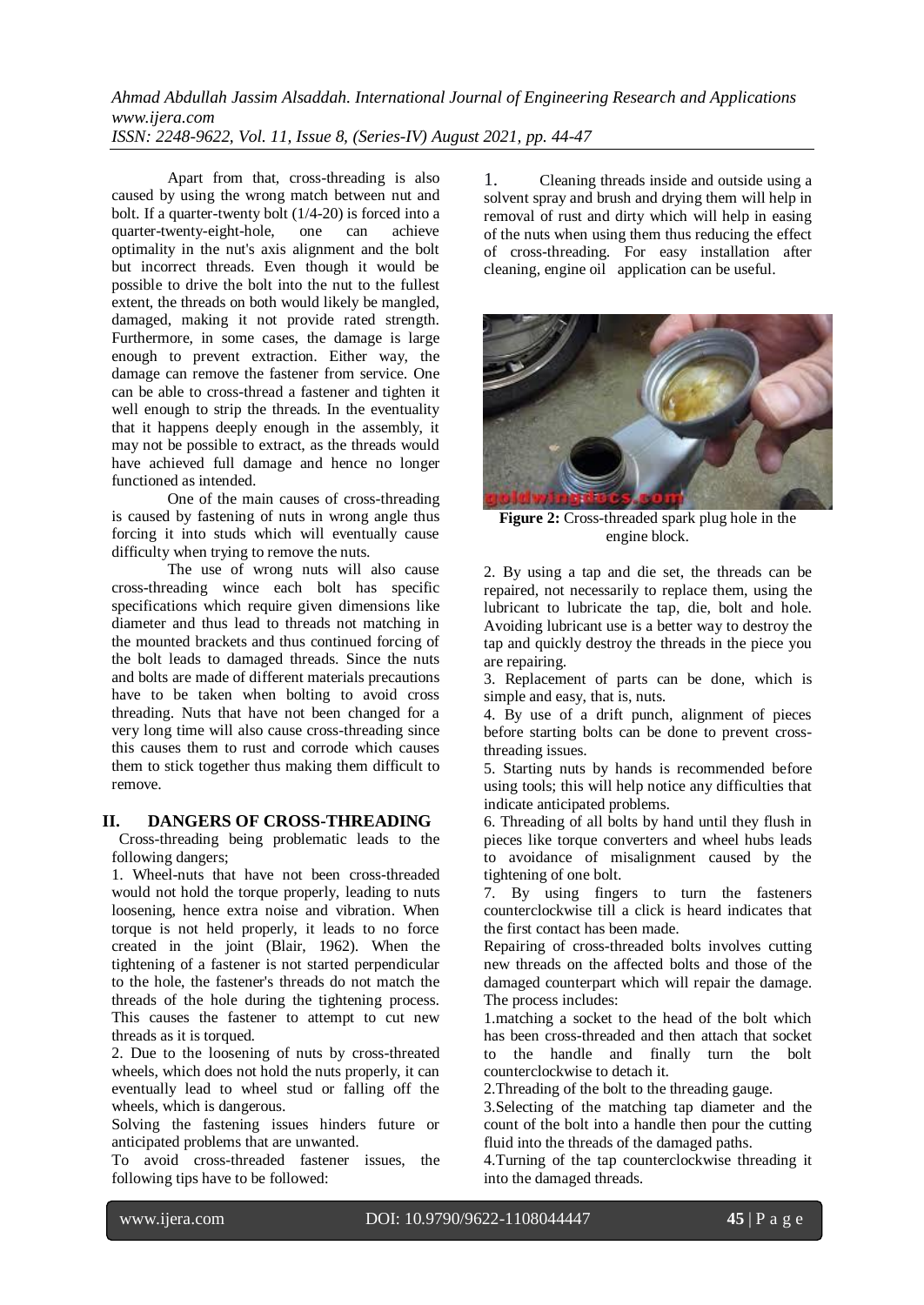*Ahmad Abdullah Jassim Alsaddah. International Journal of Engineering Research and Applications www.ijera.com*

*ISSN: 2248-9622, Vol. 11, Issue 8, (Series-IV) August 2021, pp. 44-47*

5.Locking of the head of the bolt into the vise jaws by setting the head of the bolt into a vise with the threads bolt facing up.

6.Turning of the die socket clockwise to cut the new threads on the bolt. And then thread the bolt into the threaded bolt.

Steps to follow to avoid cross-threading bolts and screws.

1. Insert the screw and line holes up when needed.

2. Use a screwdriver and turn the screw as if you are losing it, preferably anticlockwise.

3. Turn the screw in the wrong direction until you feel a bump and hear a click or sound. Hence this is the screw that is falling into position.

4. Once the click is hard, tighten it.

5. You are done, and if you followed the steps, it would be hard to cross-thread a screw.

# **III. CALCULATION OF THREAD LENGTH AND SHEAR STRENGTH**

The factors below have effects on the striping strength of a given thread. Variations such as major, pitch, and minor pitch have internal and external threads stripping strength. The bending effects of threads are mostly caused by actions on the fastener's tensile force, which results in wedging action that leads to a decrease of the shear area of threads.

Bolts being longer than six, and they contain a diameter thread length twice the bolt diameter plus half. The thread length is calculated as half times six hex bolts having 3/4 of thread and half times 5/2 hex bolt will have half thread.

The tensile stress area, or stressed area, is the cross-sectional area of the threaded part in direct contact with the mating threads. Threads are typically the weakest part of a bolt and most likely to be the cause of failure/fracture when in pure tension. Calculating and understanding the area of the bolt providing strength in tension will help in understanding how the thread engagement length can increase and decrease the strength of a joint.

T is the tensile stress which the sample can hold before breaking symbolized by s.

The formula is:  $\sigma = F/A$ .

Where  $\sigma$  - tensile stress.

F - acting force.

The thread strength is calculated using the shear strength, which Fs=T Ath defines.

Where, T is shear strength and Ath thread shear area.

Pitch is the distance from a point on the screw thread to the next thread.

 $P=1/n$ 

Substituting  $P = 1/n$ 

gives  $A_t = 0.78 * [d - (0.9382 / n)]^2$ ,

d is denoted by millimeter, n is denoted by threads/mm.

 $A = (\pi / 4) (d_n - 0.9743/n)^2$ 

 $A =$  stressed area (in<sup>2</sup>)

 $d_n$  = nominal bolt diameter

 $n = 1 / p =$  number of [threads per inch](about:blank)

 $p = pitch$ , length per thread

Charts are showing the yield point of the thread and the nut.



**Figure 3:** Thread yield and tensile strength of nut.